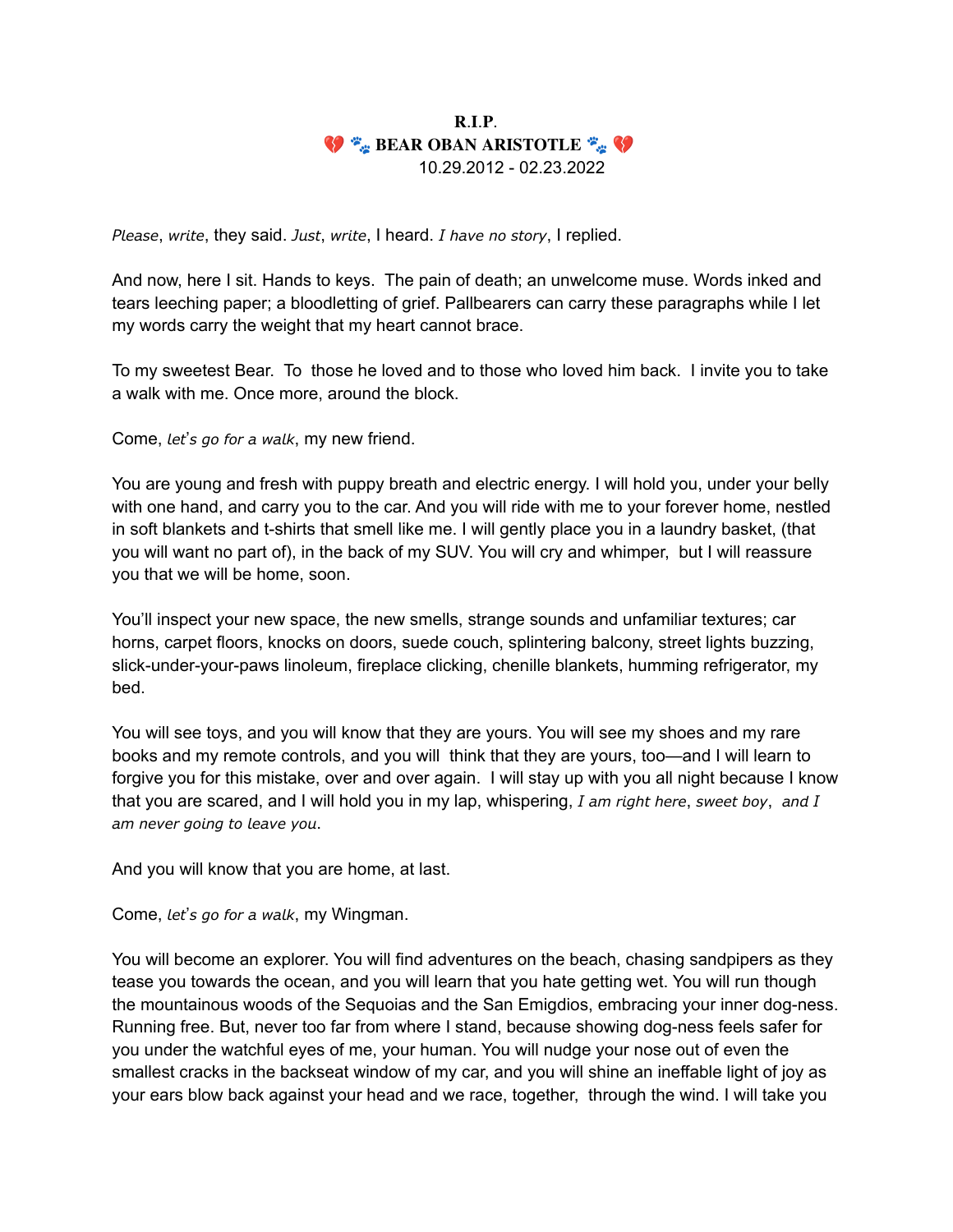on a trip to wine country–just us two–where we will sleep on a farm, watch the sunset, and feel held by the stars etched in an ink-black sky. I will taste wine and I will smile and I will laugh as you run alongside grapevines and weave through oak barrels and stop strangers with your smile, collecting admirers one high-five at a time. You will love being loved–everywhere that you go–your tail a proud feathery plume for all to behold. It will create a breeze whenever it's wagging and happy.

Our explorations will include the delicacies of foreign, and often forbidden, foods. We will have dinner dates on the kitchen floor; salmon sushi sans wasabi, pizza plus extra crust, and ice cream socials. You will become a pioneer of insatiable hunger, forever pursuing uncharted and unattended countertops with full determination to your cause–no fallen crumb should be forgotten. Your stomach will present itself as iron-lined. Your ravenous constitution combined with your counter-surfing skills will introduce you to many exoctic flavors such as: laundry detergent pods, candy canes, brownies, and whatever the trash can has on its menu. You will forage deep into not-securely-sealed bags for poppy seed muffins, chocolate chip cookies, and halloween candy. Despite your exposure to all of life's near-toxic tastes, your preference towards simple carbs will always prevail: an entire package of Lavash bread, unlimited rolls of pretzel bread, ginger bread, bread holding grilled cheese, sandwich bread, scones, donuts, tortilla chips, potato chips and your most favorite…crackers–both animal and goldfish. We will have popcorn catching contests and you will always win.

You will watch me dance in the kitchen, and I will try my best to convince you to join me. On the couch, you will sleep at my feet. You will always and forever be annoyed with me when I try to struggle-cuddle you, especially while you're napping in a sunny spot. You will bark when I leave you and ignore me when I return to you. And this will be our couplehood. This, will be us.

## Come, let's go for a walk, my best friend.

I will teach you of our human imperfections. You will learn what anger is. You will meet fear. You will leave the rooms that are filled with sadness and you will sit close by when you hear the echoes of laughter. You will grow to understand the complexities of human hearts; how they are both impossibly fragile and yet, unimaginably strong. How they can grow. You will learn that they break easily, but also repair. You will decide to never break my heart, and I will return that promise to you. We will form an agreement, one that we will honor even on the hardest of days. As you look after me, you will watch me collapse into fragments and feelings, and you won't understand this, at all. But you will trust that the messy pieces of me will come together again, and you will know that you helped in that healing. Your presence alone will act as glue; slowly mending my broken parts, supporting my reconstruction. You will feel purpose, and pride.

You will love me, even during the moments when I don't love myself. And this is important: I will never understand why you love me. But, you won't need me to understand. You will love me anyway. In spite of my human flaws. And at times, perhaps, because of them.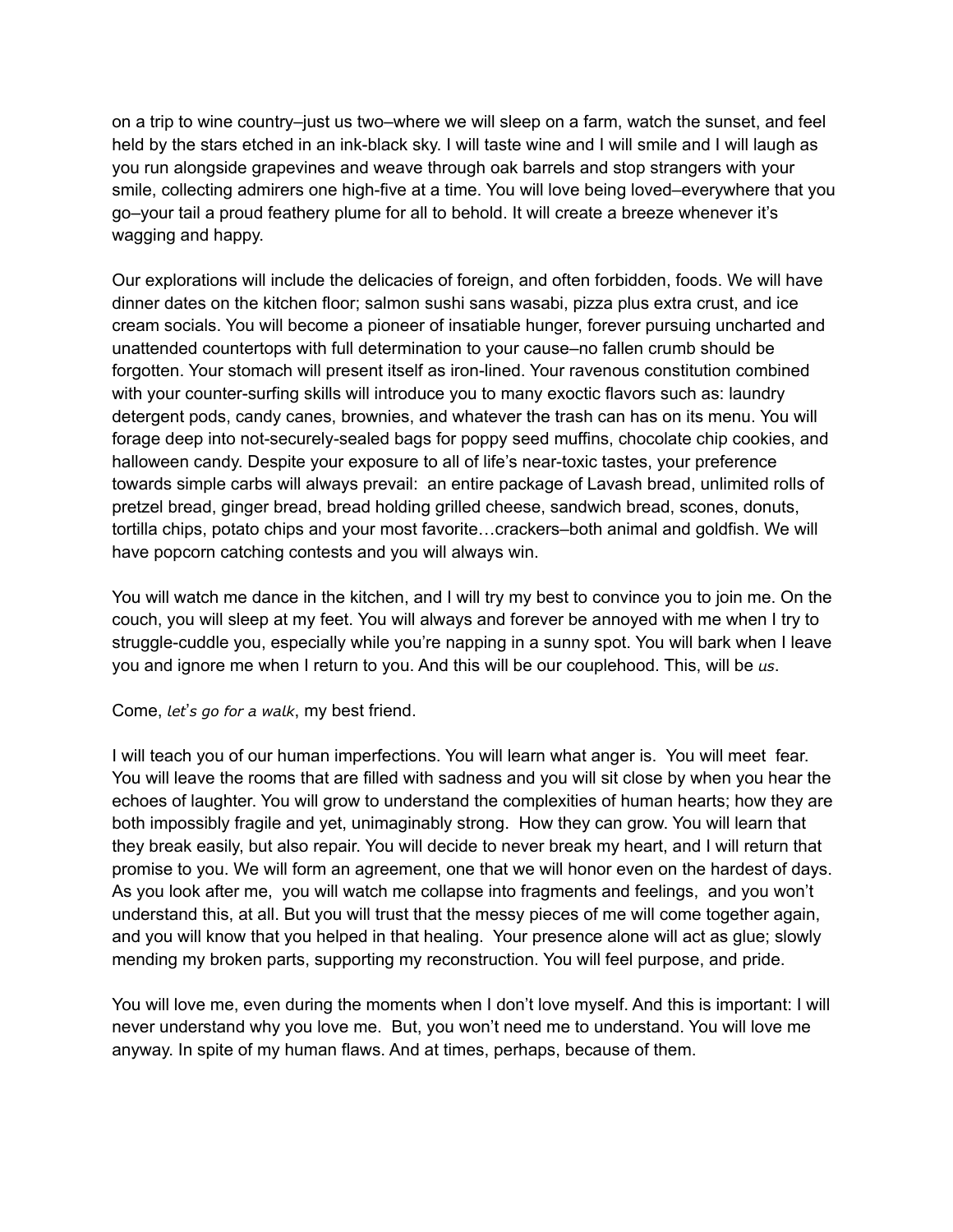You will bark at me, lick my face, nudge me to get up off of tear-soaked floors and climb free from curled-up covers because Mom, it's time for breakfast, and I need to go out.

You will save me. More than once.

Come, let's go for a walk, my protector.

You will watch my body change as it carries another life within, and you will feel my gait slow at the other end of your blue leash. You will be patient with me, slow down for me, head at my hip, my hand on your head, and you will learn that I am no longer one person, I am two. You will begin to love us both. You will welcome a tiny new human into your home and show wonder at the cries he makes, find confusion meeting each of his small movements and you will live with a continued curiosity at why this creature always smells like me, and milk. You will watch my love for him grow and my attention shift from only you, to mostly him. You will watch me suffer with the guilt of this transition, and your response will always and simply be, to love him, too. With me. And we will both feel it.

Come, let's go for a walk, my old friend.

We will move homes together. We will make new friends. We will watch the world change around us. We will spend two years together, bound to these homes. We will grow older in this time, and I will feel you begin to pull, and bark more. I will feel you change, and I will be frustrated with you. And all too suddenly, I will feel your gait slow at the other end of your blue leash, and then, I will understand. And I will be patient with you, slow down for you, your head at my hip, my hand on your head. I will learn that you are no longer one friend, but one holding two hurts; a chest full of air and a mass filled with blood. I will take you to five doctors in ten days–I will struggle with that betrayal as you hate going to the doctor. I meet each visit with teeth chattering and fists clenched, eyes tear-swollen, aching with desperation and outsourcing my prayers: Please, please let him be ok. Please, please, let me be able to save him.

And I will be told that I cannot.

I will be given two short weeks to sit next to you, sleep near you, breathe you in and watch your body change; heaviness will replace lightness, silence will replace barking, fear will replace hope.

We will both feel pain. This pain will have sharp edges–steep mountains of uncertainty sloping down into valleys of *hold on, just hold on.* Waves of sorrow ebbing into shores of calm; tears eroding contours down my cheeks like rivers meeting dams, fracturing their walls, coursing with power through the channels, again and again and again. You will watch my humanness become animal; you will watch me cry, watch my face rend into lines and edges, hear me wail the sounds of the primitive. Grief driven by spirit. Primal, and raw. Grief composed only of contrast, no comfort.